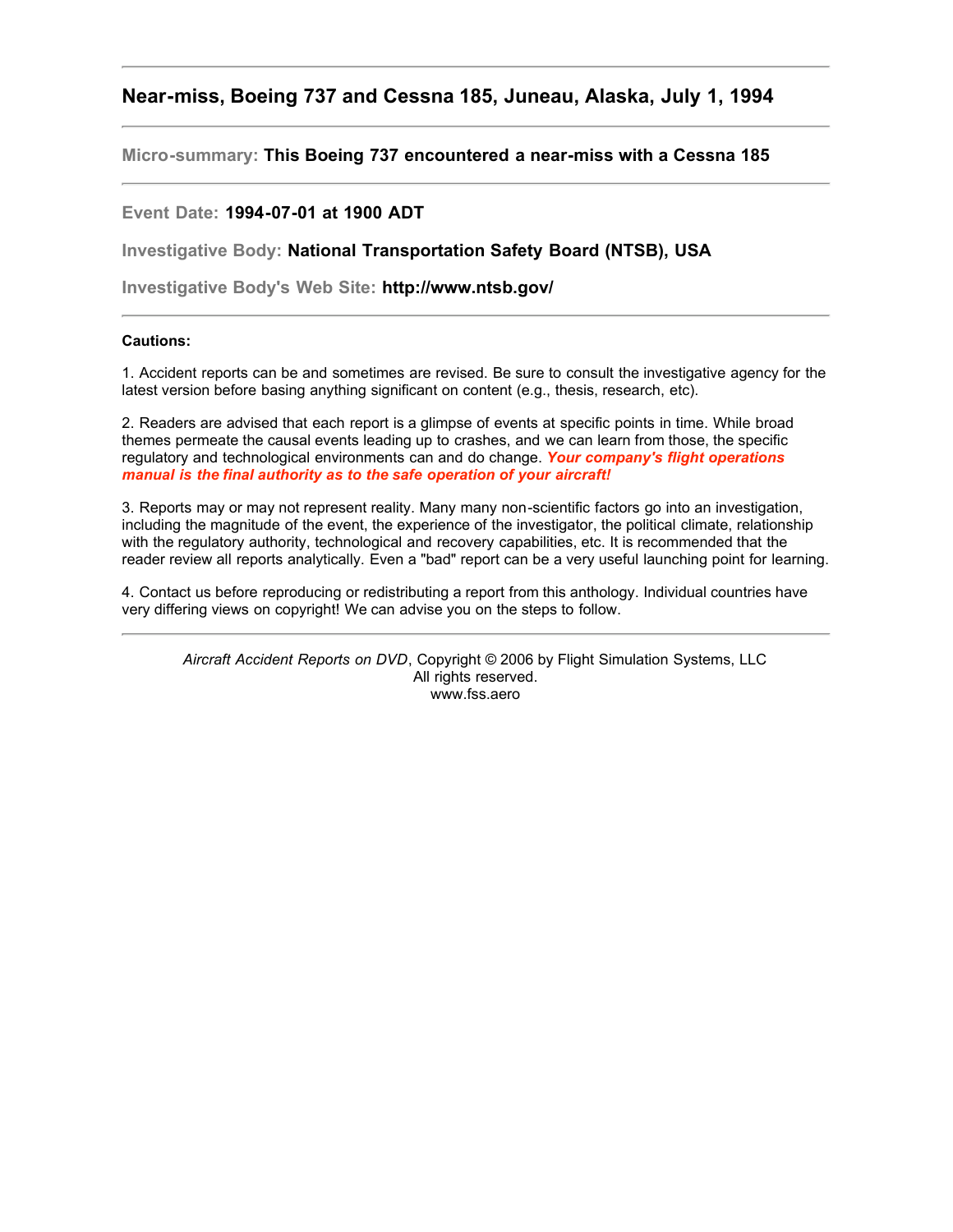| <b>TRANSA</b><br>National Transportation Safety Board                                                                                                                                                                                                                                                                                                                                                                                                                                                                                                                                                                                                                                                                                                                                                                                                                                                                                                                                                                                                                                                                                                                                                                                                                                                                                                                                                                                   |       |                                   | NTSB ID: ANC94IA075A        |                                  | Aircraft Registration Number: N769AS |  |                                                                                    |  |  |  |
|-----------------------------------------------------------------------------------------------------------------------------------------------------------------------------------------------------------------------------------------------------------------------------------------------------------------------------------------------------------------------------------------------------------------------------------------------------------------------------------------------------------------------------------------------------------------------------------------------------------------------------------------------------------------------------------------------------------------------------------------------------------------------------------------------------------------------------------------------------------------------------------------------------------------------------------------------------------------------------------------------------------------------------------------------------------------------------------------------------------------------------------------------------------------------------------------------------------------------------------------------------------------------------------------------------------------------------------------------------------------------------------------------------------------------------------------|-------|-----------------------------------|-----------------------------|----------------------------------|--------------------------------------|--|------------------------------------------------------------------------------------|--|--|--|
| <b>FACTUAL REPORT</b>                                                                                                                                                                                                                                                                                                                                                                                                                                                                                                                                                                                                                                                                                                                                                                                                                                                                                                                                                                                                                                                                                                                                                                                                                                                                                                                                                                                                                   |       |                                   | Occurrence Date: 07/01/1994 |                                  | Most Critical Injury: None           |  |                                                                                    |  |  |  |
| <b>ÁVIATION</b><br>ETYBOP                                                                                                                                                                                                                                                                                                                                                                                                                                                                                                                                                                                                                                                                                                                                                                                                                                                                                                                                                                                                                                                                                                                                                                                                                                                                                                                                                                                                               |       |                                   | Occurrence Type: Incident   |                                  | Investigated By: NTSB                |  |                                                                                    |  |  |  |
| Location/Time                                                                                                                                                                                                                                                                                                                                                                                                                                                                                                                                                                                                                                                                                                                                                                                                                                                                                                                                                                                                                                                                                                                                                                                                                                                                                                                                                                                                                           |       |                                   |                             |                                  |                                      |  |                                                                                    |  |  |  |
| Nearest City/Place                                                                                                                                                                                                                                                                                                                                                                                                                                                                                                                                                                                                                                                                                                                                                                                                                                                                                                                                                                                                                                                                                                                                                                                                                                                                                                                                                                                                                      | State |                                   | Zip Code                    | Local Time                       | Time Zone                            |  |                                                                                    |  |  |  |
| <b>JUNEAU</b>                                                                                                                                                                                                                                                                                                                                                                                                                                                                                                                                                                                                                                                                                                                                                                                                                                                                                                                                                                                                                                                                                                                                                                                                                                                                                                                                                                                                                           | AK.   |                                   | 99801                       | 1900                             | ADT                                  |  |                                                                                    |  |  |  |
| Airport Proximity: Off Airport/Airstrip                                                                                                                                                                                                                                                                                                                                                                                                                                                                                                                                                                                                                                                                                                                                                                                                                                                                                                                                                                                                                                                                                                                                                                                                                                                                                                                                                                                                 |       | Distance From Landing Facility: 3 | Direction From Airport: 90  |                                  |                                      |  |                                                                                    |  |  |  |
| <b>Aircraft Information Summary</b>                                                                                                                                                                                                                                                                                                                                                                                                                                                                                                                                                                                                                                                                                                                                                                                                                                                                                                                                                                                                                                                                                                                                                                                                                                                                                                                                                                                                     |       |                                   |                             |                                  |                                      |  |                                                                                    |  |  |  |
| Aircraft Manufacturer                                                                                                                                                                                                                                                                                                                                                                                                                                                                                                                                                                                                                                                                                                                                                                                                                                                                                                                                                                                                                                                                                                                                                                                                                                                                                                                                                                                                                   |       | Model/Series                      |                             | Type of Aircraft                 |                                      |  |                                                                                    |  |  |  |
| <b>BOEING</b>                                                                                                                                                                                                                                                                                                                                                                                                                                                                                                                                                                                                                                                                                                                                                                                                                                                                                                                                                                                                                                                                                                                                                                                                                                                                                                                                                                                                                           |       | 737-400                           |                             |                                  | Airplane                             |  |                                                                                    |  |  |  |
| Sightseeing Flight: No                                                                                                                                                                                                                                                                                                                                                                                                                                                                                                                                                                                                                                                                                                                                                                                                                                                                                                                                                                                                                                                                                                                                                                                                                                                                                                                                                                                                                  |       |                                   |                             | Air Medical Transport Flight: No |                                      |  |                                                                                    |  |  |  |
| Narrative                                                                                                                                                                                                                                                                                                                                                                                                                                                                                                                                                                                                                                                                                                                                                                                                                                                                                                                                                                                                                                                                                                                                                                                                                                                                                                                                                                                                                               |       |                                   |                             |                                  |                                      |  |                                                                                    |  |  |  |
| On July 1, 1994, at 1659 Alaska daylight time, a Boeing 737-400, N769AS, operating as Alaska<br>Airlines flight 77, was involved in a near-midair-collision (NMAC) with a float equipped Cessna 185<br>airplane, N1470Q, within the Juneau, Alaska, class D airspace (airport traffic area and control<br>Alaska flight 77 was operating under 14 CFR 121, as a scheduled domestic air carrier<br>zone).<br>arriving from Gustavus, Alaska, and N1470Q was operating under 14 CFR Part 91 as a personal flight<br>to Ketchikan from Juneau.<br>conditions and were in contact with the Juneau Air Traffic Control Tower.<br>reportedly in an approach turn to final and the Cessna was on a downwind departure. Alaska flight<br>77 reportedly had five crewmembers and fifty-six passengers on board. The Cessna had a private<br>pilot and a passenger on board. There were no reported injuries and no reported aircraft damage.<br>Both pilots reported a "near miss" condition had occurred and estimated the distance to be 30 to 50<br>foot separation, at approximately 800 foot (agl). The captain of the Boeing reported that he took<br>evasive action by employing "max nose up and full power." The private pilot reported that the<br>Boeing passed in front of him at a distance of 50 feet and did not take evasive action.<br>Refer to the Operations Group and Air Traffic Group Chairmans' Factual Reports attached. |       |                                   |                             |                                  |                                      |  | Both aircraft were on a VFR flight plan in visual meteorological<br>The Boeing was |  |  |  |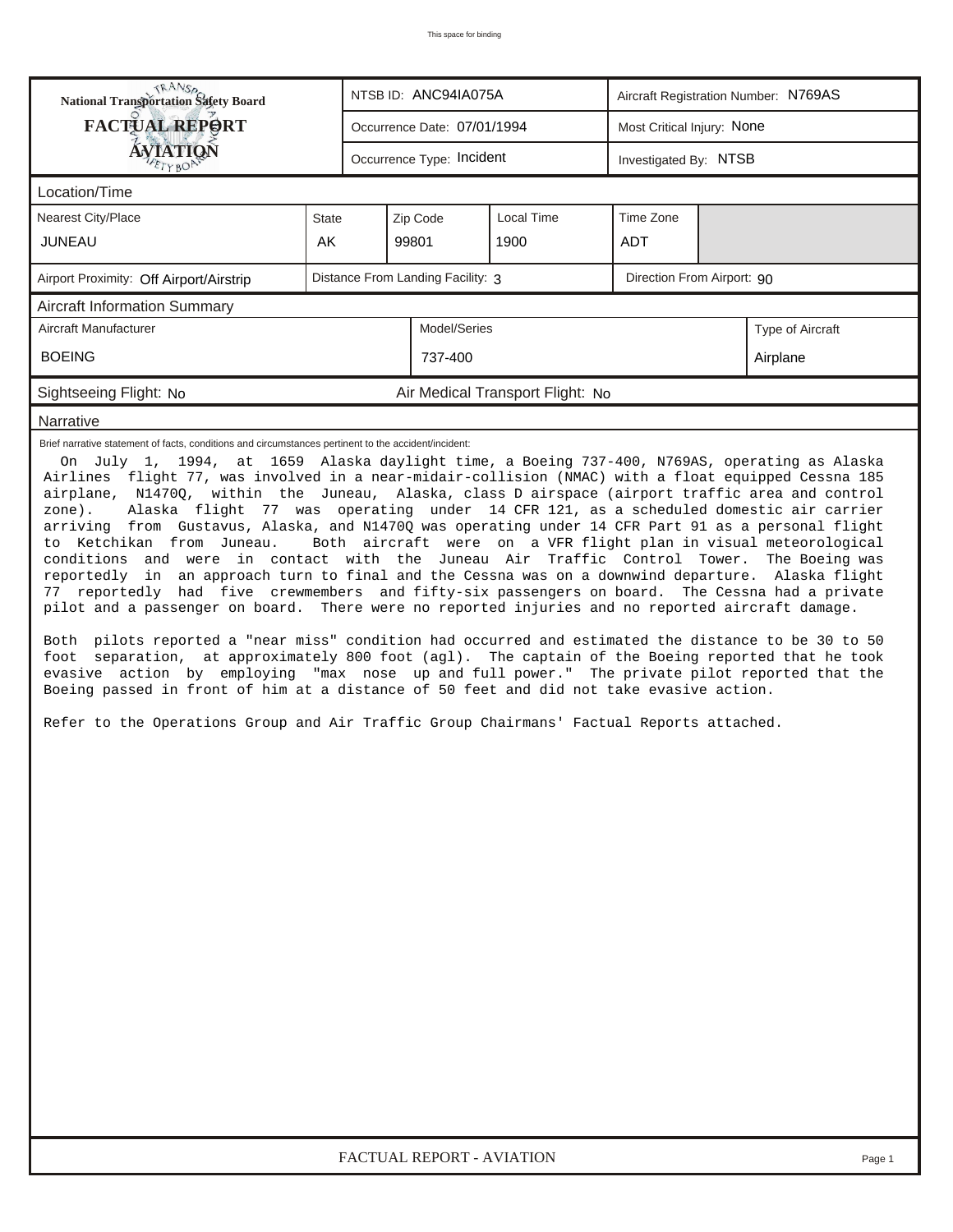| <b>National Transportation Safety Board</b>                                  | NTSB ID: ANC94IA075A                                                                |                                                              |                             |                                         |             |  |                            |                   |              |               |                     |
|------------------------------------------------------------------------------|-------------------------------------------------------------------------------------|--------------------------------------------------------------|-----------------------------|-----------------------------------------|-------------|--|----------------------------|-------------------|--------------|---------------|---------------------|
| <b>FACTUAL REPORT</b>                                                        |                                                                                     |                                                              | Occurrence Date: 07/01/1994 |                                         |             |  |                            |                   |              |               |                     |
| <b>AVIATION</b>                                                              |                                                                                     |                                                              | Occurrence Type: Incident   |                                         |             |  |                            |                   |              |               |                     |
| Landing Facility/Approach Information                                        |                                                                                     |                                                              |                             |                                         |             |  |                            |                   |              |               |                     |
| <b>Airport Name</b>                                                          | Airport ID:                                                                         | <b>Airport Elevation</b>                                     |                             |                                         | Runway Used |  | Runway Length              |                   | Runway Width |               |                     |
| <b>JUNEAU INTL</b>                                                           |                                                                                     |                                                              | Ft. MSL                     | 0                                       |             |  |                            |                   |              |               |                     |
| Runway Surface Type:                                                         |                                                                                     |                                                              |                             |                                         |             |  |                            |                   |              |               |                     |
| Runway Surface Condition:                                                    |                                                                                     |                                                              |                             |                                         |             |  |                            |                   |              |               |                     |
| Type Instrument Approach: NONE                                               |                                                                                     |                                                              |                             |                                         |             |  |                            |                   |              |               |                     |
| VFR Approach/Landing: Traffic Pattern                                        |                                                                                     |                                                              |                             |                                         |             |  |                            |                   |              |               |                     |
| Aircraft Information                                                         |                                                                                     |                                                              |                             |                                         |             |  |                            |                   |              |               |                     |
| Aircraft Manufacturer<br><b>BOEING</b>                                       |                                                                                     |                                                              | 737-400                     | Model/Series                            |             |  |                            |                   |              | Serial Number |                     |
| Airworthiness Certificate(s): Transport                                      |                                                                                     |                                                              |                             |                                         |             |  |                            |                   |              |               |                     |
| Landing Gear Type: Retractable - Tricycle                                    |                                                                                     |                                                              |                             |                                         |             |  |                            |                   |              |               |                     |
| Homebuilt Aircraft? No                                                       | Certified Max Gross Wt.<br>Number of Engines: 2<br>Number of Seats: 0<br>131900 LBS |                                                              |                             |                                         |             |  |                            |                   |              |               |                     |
| Engine Type:<br>Turbo Fan                                                    | <b>GE</b>                                                                           | Engine Manufacturer:<br>Model/Series:<br>CFM56-3B-2          |                             |                                         |             |  |                            | Rated Power:      |              |               |                     |
| - Aircraft Inspection Information                                            |                                                                                     |                                                              |                             |                                         |             |  |                            |                   |              |               |                     |
| Type of Last Inspection                                                      |                                                                                     |                                                              |                             | Date of Last Inspection                 |             |  | Time Since Last Inspection |                   |              |               | Airframe Total Time |
| <b>Continuous Airworthiness</b>                                              |                                                                                     |                                                              |                             |                                         |             |  | Hours                      |                   | Hours        |               |                     |
| - Emergency Locator Transmitter (ELT) Information                            |                                                                                     |                                                              |                             |                                         |             |  |                            |                   |              |               |                     |
| ELT Installed?                                                               |                                                                                     | <b>ELT Operated?</b><br>ELT Aided in Locating Accident Site? |                             |                                         |             |  |                            |                   |              |               |                     |
| Owner/Operator Information                                                   |                                                                                     |                                                              |                             |                                         |             |  |                            |                   |              |               |                     |
| <b>Registered Aircraft Owner</b>                                             |                                                                                     |                                                              |                             | <b>Street Address</b><br>P.O. BOX 68900 |             |  |                            |                   |              |               |                     |
| <b>ALASKA AIRLINES</b>                                                       |                                                                                     |                                                              | <b>State</b><br>City        |                                         |             |  |                            |                   |              | Zip Code      |                     |
|                                                                              |                                                                                     |                                                              |                             | <b>SEATTLE</b><br><b>Street Address</b> |             |  |                            |                   |              | <b>WA</b>     | 98168               |
| Operator of Aircraft                                                         |                                                                                     |                                                              |                             | P.O. BOX 68900                          |             |  |                            |                   |              |               |                     |
| ALASKA AIRLINES, INC                                                         | City<br><b>SEATTLE</b>                                                              |                                                              |                             |                                         |             |  | <b>State</b><br><b>WA</b>  | Zip Code<br>98168 |              |               |                     |
| Operator Designator Code: ASAA<br>Operator Does Business As: ALASKA AIRLINES |                                                                                     |                                                              |                             |                                         |             |  |                            |                   |              |               |                     |
| - Type of U.S. Certificate(s) Held:                                          |                                                                                     |                                                              |                             |                                         |             |  |                            |                   |              |               |                     |
| Air Carrier Operating Certificate(s): Flag Carrier/Domestic                  |                                                                                     |                                                              |                             |                                         |             |  |                            |                   |              |               |                     |
| Operating Certificate:                                                       | Operator Certificate:                                                               |                                                              |                             |                                         |             |  |                            |                   |              |               |                     |
| Regulation Flight Conducted Under: Part 121: Air Carrier                     |                                                                                     |                                                              |                             |                                         |             |  |                            |                   |              |               |                     |
| Type of Flight Operation Conducted: Scheduled; Domestic; Passenger/Cargo     |                                                                                     |                                                              |                             |                                         |             |  |                            |                   |              |               |                     |
| FACTUAL REPORT - AVIATION<br>Page 2                                          |                                                                                     |                                                              |                             |                                         |             |  |                            |                   |              |               |                     |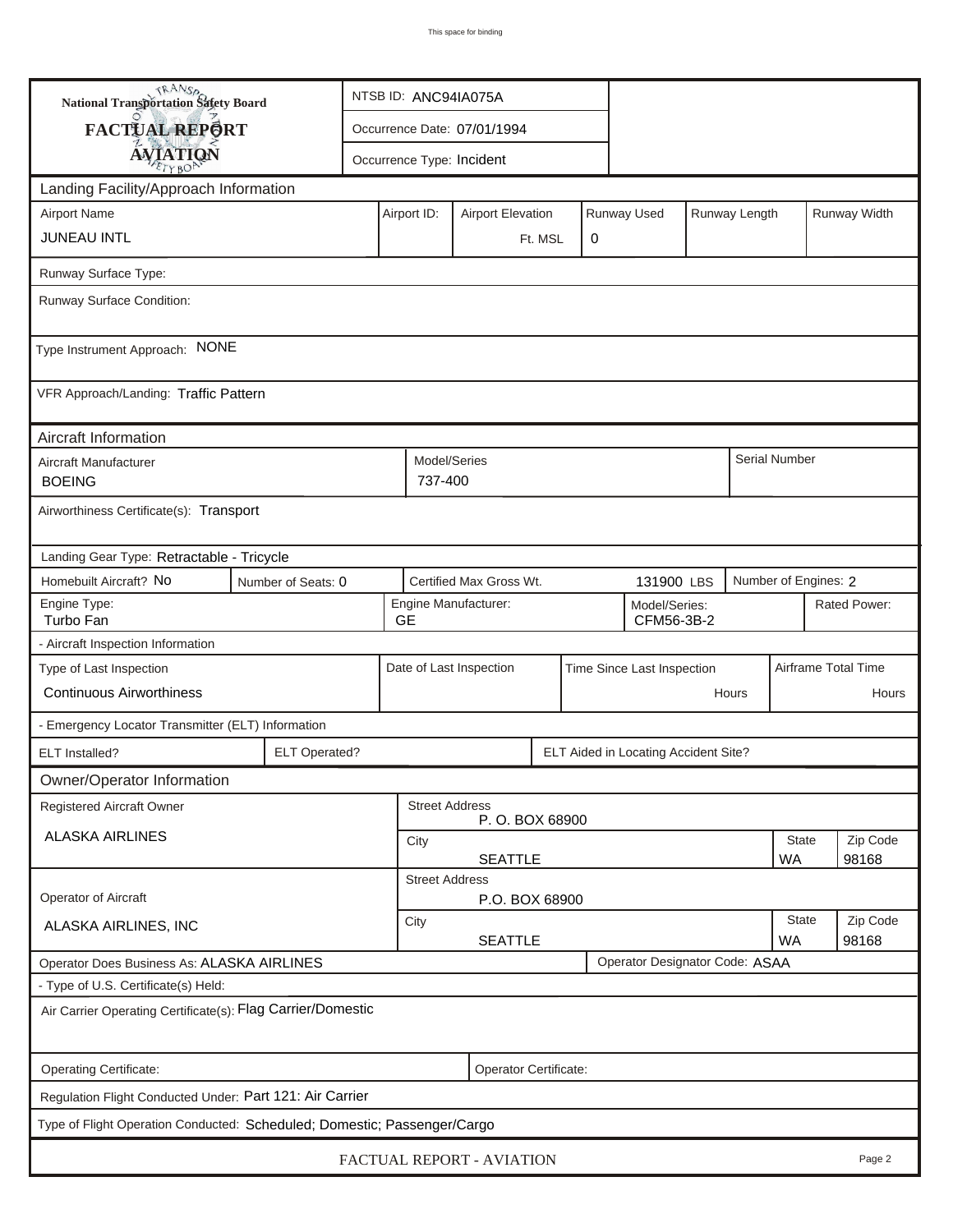| <b>National Transportation Safety Board</b>                         |                                                             |                                              |                             |                                      | NTSB ID: ANC94IA075A    |       |              |        |                                        |                    |                |                                    |                     |
|---------------------------------------------------------------------|-------------------------------------------------------------|----------------------------------------------|-----------------------------|--------------------------------------|-------------------------|-------|--------------|--------|----------------------------------------|--------------------|----------------|------------------------------------|---------------------|
|                                                                     | FACTUAL REPORT                                              |                                              | Occurrence Date: 07/01/1994 |                                      |                         |       |              |        |                                        |                    |                |                                    |                     |
|                                                                     |                                                             | <b>AVIATION</b><br>Occurrence Type: Incident |                             |                                      |                         |       |              |        |                                        |                    |                |                                    |                     |
|                                                                     |                                                             |                                              |                             |                                      |                         |       |              |        |                                        |                    |                |                                    |                     |
| <b>First Pilot Information</b>                                      |                                                             |                                              |                             |                                      |                         |       |              |        |                                        |                    |                |                                    |                     |
| City<br>Name                                                        |                                                             |                                              |                             |                                      |                         |       |              |        |                                        | <b>State</b>       | Date of Birth  | Age<br>45                          |                     |
| On File                                                             |                                                             |                                              |                             | On File<br>On File<br>On File        |                         |       |              |        |                                        |                    |                |                                    |                     |
| Sex: M                                                              | Seat Occupied: Left                                         |                                              |                             | Principal Profession: Civilian Pilot |                         |       |              |        |                                        |                    |                | Certificate Number: On File        |                     |
| Airline Transport<br>Certificate(s):                                |                                                             |                                              |                             |                                      |                         |       |              |        |                                        |                    |                |                                    |                     |
| Airplane Rating(s):<br>Multi-engine Land                            |                                                             |                                              |                             |                                      |                         |       |              |        |                                        |                    |                |                                    |                     |
|                                                                     | Rotorcraft/Glider/LTA:                                      |                                              |                             |                                      |                         |       |              |        |                                        |                    |                |                                    |                     |
|                                                                     | Instrument Rating(s):<br>Airplane                           |                                              |                             |                                      |                         |       |              |        |                                        |                    |                |                                    |                     |
| Airplane Multi-engine; Instrument Airplane<br>Instructor Rating(s): |                                                             |                                              |                             |                                      |                         |       |              |        |                                        |                    |                |                                    |                     |
|                                                                     | Type Rating/Endorsement for Accident/Incident Aircraft? Yes |                                              |                             |                                      |                         |       |              |        | <b>Current Biennial Flight Review?</b> |                    |                |                                    |                     |
|                                                                     | Medical Cert.: Class 1                                      |                                              |                             | Medical Cert. Status: Unknown        |                         |       |              |        |                                        |                    |                | Date of Last Medical Exam: 07/1994 |                     |
|                                                                     |                                                             |                                              |                             |                                      |                         |       |              |        |                                        |                    |                |                                    |                     |
| - Flight Time Matrix                                                |                                                             | All A/C                                      | This Make<br>and Model      | Airplane<br>Single Engine            | Airplane<br>Mult-Engine | Night |              | Actual | Instrument                             | Simulated          |                | Glider<br>Rotorcraft               | Lighter<br>Than Air |
| <b>Total Time</b>                                                   |                                                             | 15763                                        | 5738                        |                                      | 15763                   |       |              |        |                                        |                    |                |                                    |                     |
|                                                                     | Pilot In Command(PIC)                                       | 10000                                        | 3000                        |                                      | 10000                   |       |              |        |                                        |                    |                |                                    |                     |
| Instructor                                                          |                                                             |                                              |                             |                                      |                         |       |              |        |                                        |                    |                |                                    |                     |
| Last 90 Days                                                        |                                                             | 136                                          | 136                         |                                      | 136                     |       |              |        |                                        |                    |                |                                    |                     |
| Last 30 Days<br>Last 24 Hours                                       |                                                             | 2                                            | 2                           |                                      | 2                       |       |              |        |                                        |                    |                |                                    |                     |
|                                                                     | Seatbelt Used? Yes                                          |                                              |                             | Shoulder Harness Used? Yes           |                         |       |              |        | Toxicology Performed? No               |                    |                | Second Pilot? Yes                  |                     |
|                                                                     |                                                             |                                              |                             |                                      |                         |       |              |        |                                        |                    |                |                                    |                     |
|                                                                     |                                                             |                                              |                             |                                      |                         |       |              |        |                                        |                    |                |                                    |                     |
|                                                                     | Flight Plan/Itinerary<br>Type of Flight Plan Filed: VFR     |                                              |                             |                                      |                         |       |              |        |                                        |                    |                |                                    |                     |
| Departure Point                                                     |                                                             |                                              |                             |                                      |                         |       | <b>State</b> |        | Airport Identifier                     |                    |                |                                    | Time Zone           |
|                                                                     |                                                             |                                              |                             |                                      |                         |       |              |        |                                        |                    | Departure Time |                                    |                     |
| <b>GUSTAVUS</b>                                                     |                                                             |                                              |                             |                                      |                         |       | AK           |        | <b>GST</b>                             |                    | 1840           |                                    | ADT                 |
| Destination                                                         |                                                             |                                              |                             |                                      |                         |       | State        |        |                                        | Airport Identifier |                |                                    |                     |
|                                                                     | Same as Accident/Incident Location                          |                                              |                             |                                      |                         |       |              |        |                                        |                    |                |                                    |                     |
| Type of Clearance: VFR                                              |                                                             |                                              |                             |                                      |                         |       |              |        |                                        |                    |                |                                    |                     |
| Class D<br>Type of Airspace:                                        |                                                             |                                              |                             |                                      |                         |       |              |        |                                        |                    |                |                                    |                     |
|                                                                     | <b>Weather Information</b>                                  |                                              |                             |                                      |                         |       |              |        |                                        |                    |                |                                    |                     |
| Source of Briefing:<br><b>Flight Service Station; PATWAS</b>        |                                                             |                                              |                             |                                      |                         |       |              |        |                                        |                    |                |                                    |                     |
| Method of Briefing:                                                 |                                                             |                                              |                             |                                      |                         |       |              |        |                                        |                    |                |                                    |                     |
| FACTUAL REPORT - AVIATION<br>Page 3                                 |                                                             |                                              |                             |                                      |                         |       |              |        |                                        |                    |                |                                    |                     |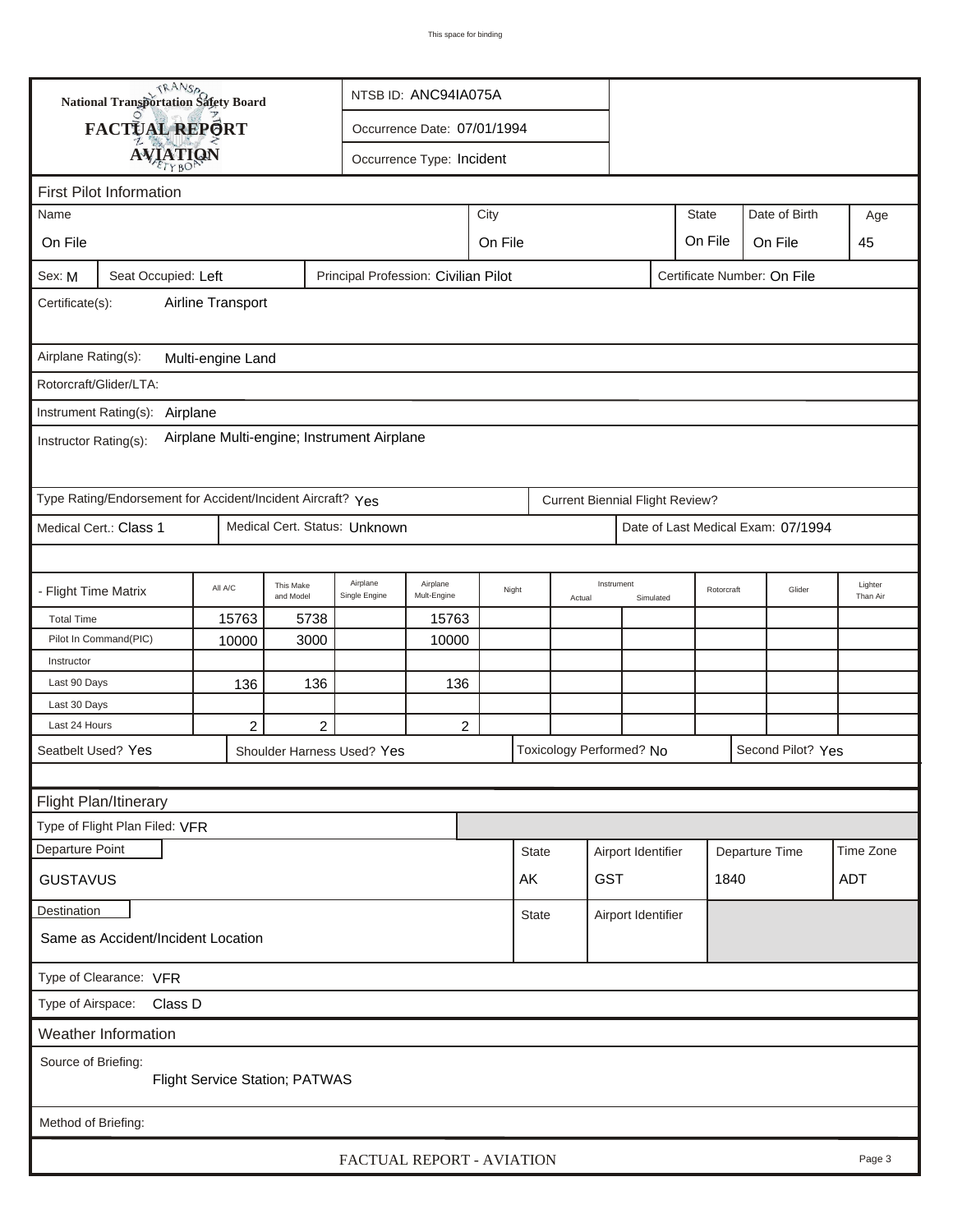| <b>National Transportation Safety Board</b> |                                           |                  |                      | NTSB ID: ANC94IA075A                     |              |                                     |    |                                                       |  |                              |              |     |
|---------------------------------------------|-------------------------------------------|------------------|----------------------|------------------------------------------|--------------|-------------------------------------|----|-------------------------------------------------------|--|------------------------------|--------------|-----|
| <b>FACTUAL REPORT</b>                       |                                           |                  |                      | Occurrence Date: 07/01/1994              |              |                                     |    |                                                       |  |                              |              |     |
|                                             | Occurrence Type: Incident                 |                  |                      |                                          |              |                                     |    |                                                       |  |                              |              |     |
| <b>AVIATION</b><br>Weather Information      |                                           |                  |                      |                                          |              |                                     |    |                                                       |  |                              |              |     |
| WOF ID                                      | <b>Observation Time</b>                   | Time Zone        | <b>WOF Elevation</b> | WOF Distance From Accident Site          |              |                                     |    |                                                       |  | Direction From Accident Site |              |     |
|                                             |                                           |                  |                      |                                          |              |                                     |    |                                                       |  |                              |              |     |
| <b>JNU</b>                                  | 1845                                      | <b>ADT</b>       |                      | 10 Ft. MSL                               |              |                                     |    | 3 NM                                                  |  |                              | 90 Deg. Mag. |     |
|                                             | Sky/Lowest Cloud Condition: Thin Broken   |                  |                      |                                          |              | 0 Ft. AGL                           |    | Condition of Light: Day                               |  |                              |              |     |
|                                             | Lowest Ceiling: Broken                    |                  | 8000 Ft. AGL         |                                          | Visibility:  |                                     | 30 | <b>SM</b><br>29.00<br>Altimeter:                      |  |                              |              | "Hg |
| Temperature:                                | 19 °C                                     | Dew Point:       | $7^{\circ}C$         | Wind Direction: 330<br>Density Altitude: |              |                                     |    |                                                       |  |                              |              | Ft. |
| Wind Speed: 8                               |                                           | Gusts:           |                      |                                          |              |                                     |    | Weather Condtions at Accident Site: Visual Conditions |  |                              |              |     |
| Visibility (RVR):                           | 0<br>Ft.                                  | Visibility (RVV) | $\mathbf 0$          | <b>SM</b>                                |              | Intensity of Precipitation: Unknown |    |                                                       |  |                              |              |     |
|                                             | Restrictions to Visibility: None          |                  |                      |                                          |              |                                     |    |                                                       |  |                              |              |     |
|                                             |                                           |                  |                      |                                          |              |                                     |    |                                                       |  |                              |              |     |
| Type of Precipitation:                      | None                                      |                  |                      |                                          |              |                                     |    |                                                       |  |                              |              |     |
|                                             |                                           |                  |                      |                                          |              |                                     |    |                                                       |  |                              |              |     |
|                                             | Accident Information                      |                  |                      |                                          |              |                                     |    |                                                       |  |                              |              |     |
|                                             | Aircraft Damage: None                     |                  | Aircraft Fire: None  |                                          |              |                                     |    | Aircraft Explosion None                               |  |                              |              |     |
|                                             | Classification: U.S. Registered/U.S. Soil |                  |                      |                                          |              |                                     |    |                                                       |  |                              |              |     |
|                                             | - Injury Summary Matrix                   | Fatal            | Serious<br>Minor     |                                          | None         | <b>TOTAL</b>                        |    |                                                       |  |                              |              |     |
| <b>First Pilot</b>                          |                                           |                  |                      |                                          | $\mathbf{1}$ | 1                                   |    |                                                       |  |                              |              |     |
| Second Pilot                                |                                           |                  |                      |                                          | 1            |                                     |    |                                                       |  |                              |              |     |
| <b>Student Pilot</b>                        |                                           |                  |                      |                                          |              |                                     |    |                                                       |  |                              |              |     |
|                                             | Flight Instructor                         |                  |                      |                                          |              |                                     |    |                                                       |  |                              |              |     |
| Check Pilot                                 |                                           |                  |                      |                                          |              |                                     |    |                                                       |  |                              |              |     |
|                                             | <b>Flight Engineer</b>                    |                  |                      |                                          |              |                                     |    |                                                       |  |                              |              |     |
|                                             | Cabin Attendants                          |                  |                      |                                          | 3            | 3                                   |    |                                                       |  |                              |              |     |
| Other Crew                                  |                                           |                  |                      |                                          |              |                                     |    |                                                       |  |                              |              |     |
| Passengers                                  |                                           |                  |                      |                                          | 56           | 56                                  |    |                                                       |  |                              |              |     |
| - TOTAL ABOARD -                            |                                           |                  |                      |                                          | 61           | 61                                  |    |                                                       |  |                              |              |     |
| Other Ground                                |                                           | 0                | 0                    | 0                                        |              | 0                                   |    |                                                       |  |                              |              |     |
|                                             | - GRAND TOTAL -                           | 0                | $\overline{0}$       | 0                                        | 61           | 61                                  |    |                                                       |  |                              |              |     |
|                                             |                                           |                  |                      |                                          |              |                                     |    |                                                       |  |                              |              |     |
| FACTUAL REPORT - AVIATION<br>Page 4         |                                           |                  |                      |                                          |              |                                     |    |                                                       |  |                              |              |     |